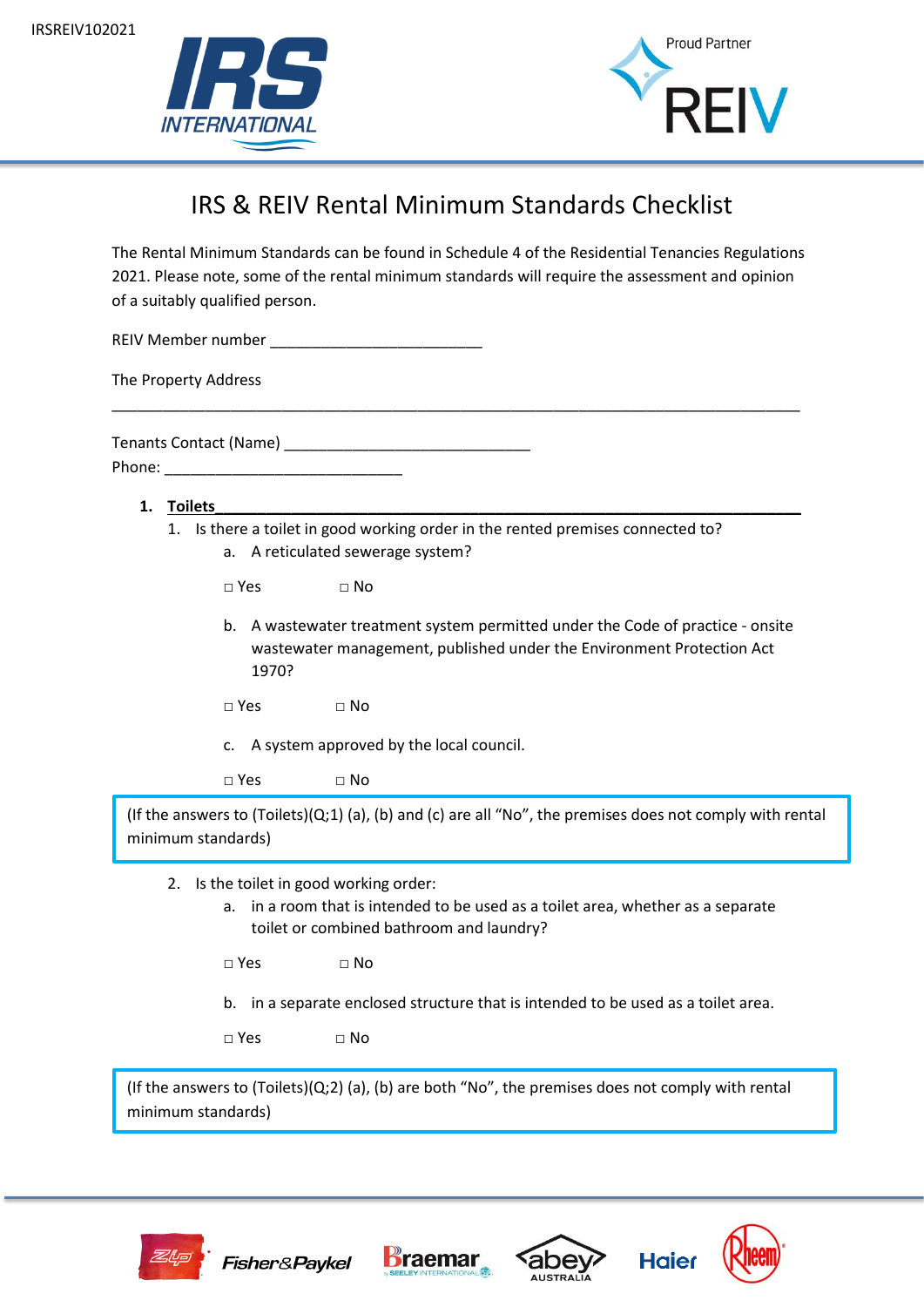



Important to note: Are there flexible hoses connected to Cistern? If yes, please refer to the Flex hose check list at the back of this document to void potential flooding

- **2. Bathroom \_\_\_\_\_\_\_\_\_\_\_\_\_\_\_\_\_\_\_\_\_\_\_\_\_\_\_\_\_\_\_\_\_\_\_\_\_\_\_\_\_\_\_\_\_\_\_\_\_\_\_\_\_\_\_\_\_**
	- 1. Is there a bathroom in the rented premises connected to a reasonable supply of hot and cold water and containing a washbasin and a shower or bath?

 $\Box$  Yes  $\Box$  No

Important to note: Are there flexible hoses connected to taps in the vanity sink? If yes, please refer to the Flex hose check list at the back of this document to void potential flooding

- 2. If a shower is present, does it have a shower head:
	- a. with a 3-star rating under the WELS scheme in the Water Efficiency Labelling and Standards Act 2005?

 $\Box$  Yes  $\Box$   $\Box$  No  $\Box$  There is no shower

b. with a one- or 2-star rating because one with a 3-star rating cannot be installed, or if installed will not operate effectively due to the age, nature, or structure of the plumbing.

□ Yes □ No □ There is no shower

(If the answers to (2 Bathroom)  $(Q;1)$  &  $(Q;2)$  (a) and (b) are "No", the premises does not comply with rental minimum standards)

#### **3. Kitchen \_\_\_\_\_\_\_\_\_\_\_\_\_\_\_\_\_\_\_\_\_\_\_\_\_\_\_\_\_\_\_\_\_\_\_\_\_\_\_\_\_\_\_\_\_\_\_\_\_\_\_\_\_\_\_\_\_\_\_**

- 1. Does the rented premises have?
	- a. a dedicated area intended to be used for cooking and food preparation?

□ Yes □ No

b. a sink in good working order that is connected to a reasonable supply of hot and cold water?

 $\Box$  Yes  $\Box$  No

c. is the cooktop in good working order that has 2 or more burners.

 $\Box$  Yes  $\Box$  No

d. If the rented premises does not have the above kitchen facilities, is it because the premises is a registered place and a permit to include the facilities was refused under the Heritage Act 2017.

 $\Box$  Yes  $\Box$  No







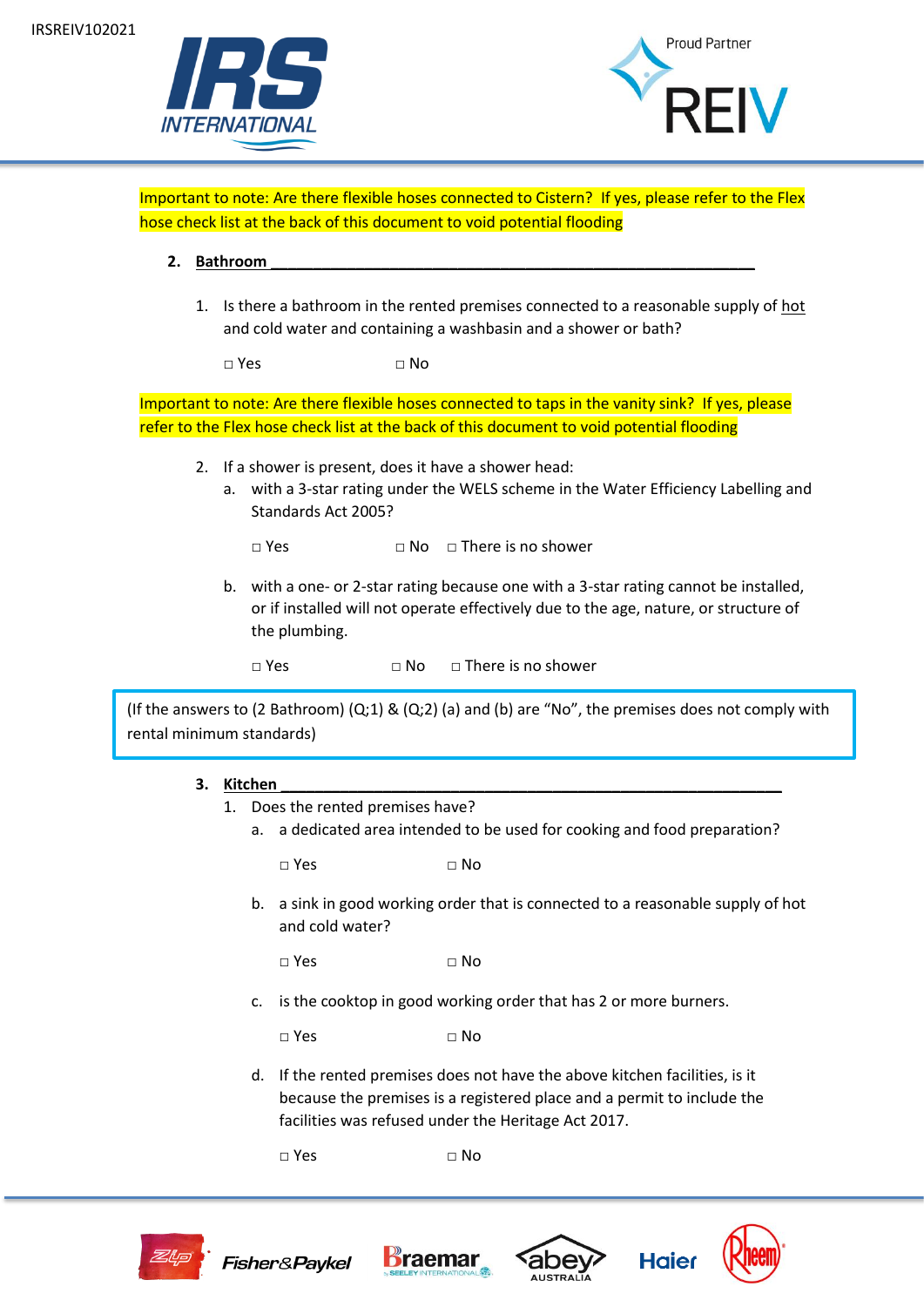



(If the answer to (3 Kitchen) (1)(a) (b) (c) and (d) is "No", the premises does not comply with rental minimum standards)

2. If there is an oven at the rented premises, is it in good working order?

*(Note – the standards do not require that there be an oven, but require that if there is one it must be in good working order)*

□ Yes □ No □ No □ There is no oven

(If the answer to (3 Kitchen) (2) is "No", the premises does not comply with rental minimum standards)

Important to note: Are there flexible hoses connected to any taps at the Kitchen sink including the dishwasher? If yes, please refer to the Flex hose check list at the back of this document to void potential flooding

#### **4. Laundry facilities\_\_\_\_\_\_\_\_\_\_\_\_\_\_\_\_\_\_\_\_\_\_\_\_\_\_\_\_\_\_\_\_\_\_\_\_\_\_\_\_\_\_\_\_\_\_\_\_\_\_\_\_\_\_\_**

If there is a laundry facility in the rented premises, are they connected to reasonable supply of hot and cold water:

*(Note – the standards do not require that there be laundry facilities, but require that if there are such facilities they must be connected to a reasonable supply of hot and cold water)*

□ Yes □ □ No □ There are no laundry facilities

(If the answer is "No" the premises does not comply with rental minimum standards.)

Important to note: Are there flexible hoses connected to any taps at the laundry sink including the washing machine? If yes, please refer to the Flex hose check list at the back of this document to void potential flooding

#### **5. Mould and dampness\_\_\_\_\_\_\_\_\_\_\_\_\_\_\_\_\_\_\_\_\_\_\_\_\_\_\_\_\_\_\_\_\_\_\_\_\_\_\_\_\_\_\_\_\_\_\_\_\_\_\_**

Are all rooms in the rented premises free from mould or dampness caused by or related to the building structure?

□ Yes □ No

(If the answer is "No", the premises does not comply with rental minimum standards)







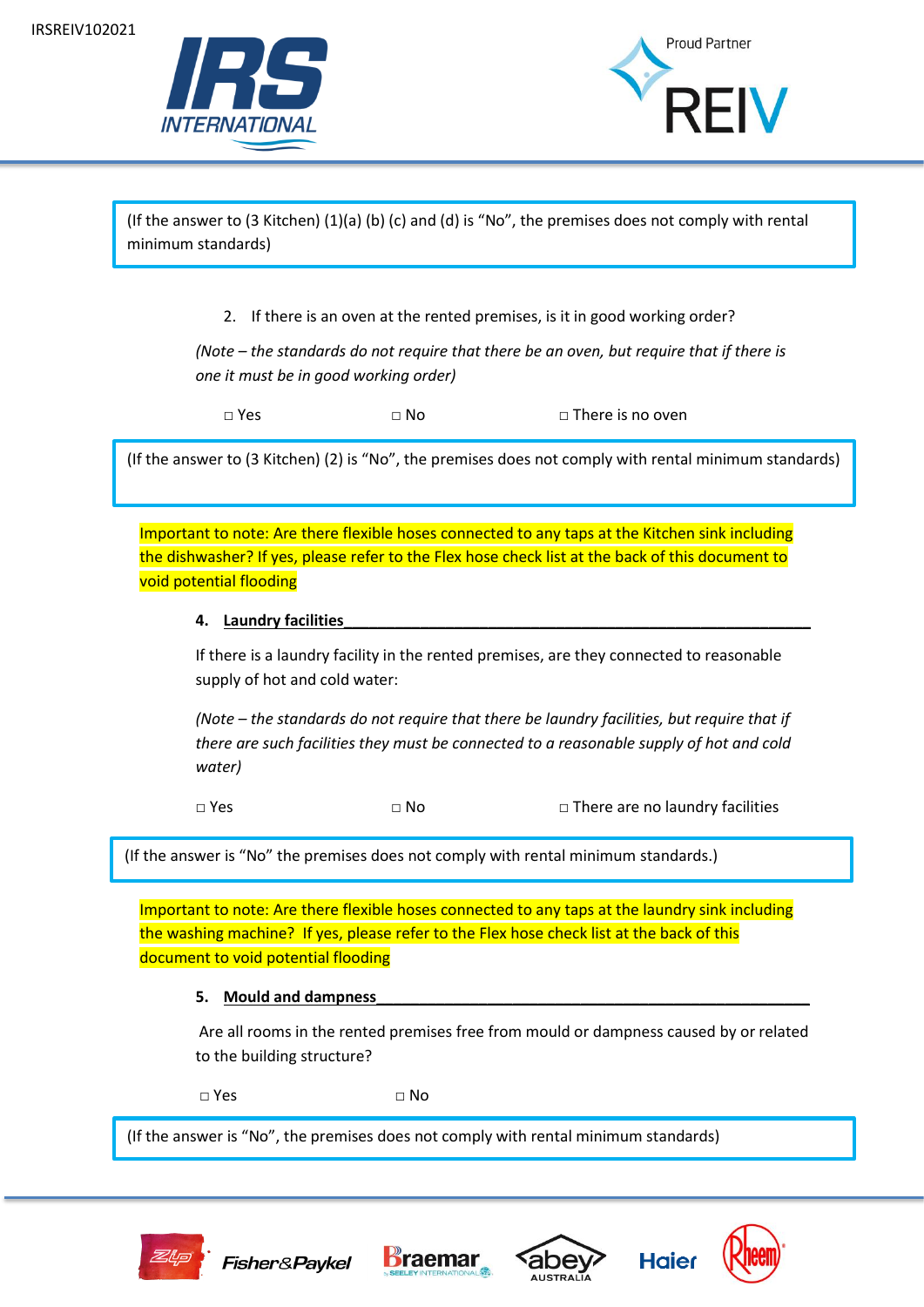



#### 6. **Electrical safety**\_\_\_\_\_\_\_\_\_\_\_\_\_\_\_\_\_\_\_\_\_\_\_\_\_\_\_\_\_\_\_\_\_\_\_\_\_\_\_\_\_\_\_\_\_\_\_\_\_\_\_\_\_\_\_\_

*(Note – compliance with this standard is only required on and from 29th March 2023.)* 

- 1. Are all power outlets and lighting circuits in the rented premises connected to?
	- a. a switchboard-type Circuit Breaker that complies with AS/NZS 3000, "Electrical Installations", as published from time to time.

□ Yes □ No

(If the answer is "No" the premises does not comply with rental minimum standards) If you are unsure, please contact IRS to arrange an inspection

- b. a switchboard-type Residual Current Device that complies with
	- i. AUS/NZS 3190, "Approval and test specification Residual current devices (current operated earth-leakage devices)", as published from time to time; or
	- ii. AUS/NZS 61008.1, "Residual current operated circuit-breakers without integral overcurrent protection for household and similar uses (RCCBs): Part 1 General rules", as published from time to time; or
	- iii. AUS/NZS 61009.1, "Residual current operated circuit breakers with integral overcurrent protection for household and similar uses (RCBOs) Part 1: General rules", as published from time to time.

 $\Box$  Yes  $\Box$  No

(If the answer is "No", the premises does not comply with the rental minimum standards from 29th March 2023)

- 7. **Lighting**\_\_\_\_\_\_\_\_\_\_\_\_\_\_\_\_\_\_\_\_\_\_\_\_\_\_\_\_\_\_\_\_\_\_\_\_\_\_\_\_\_\_\_\_\_\_\_\_\_\_\_\_\_\_\_\_\_\_\_\_\_\_\_\_
	- 1. Do the interior rooms, corridors and hallways of the rented premises have access to light, whether natural or artificial, which is appropriate for the function or use of those rooms?

 $\Box$  Yes  $\Box$  No

(If the answer is "No" and the reason at (7 lighting) (1) does not apply, the premises does not comply with the rental minimum standards.)

- 2. Does each habitable room in the rented premises have access to
	- a.natural light, including borrowed light from an adjoining room, during daylight hours, which is appropriate for the function of the room; and
	- b.artificial light during non-daylight hours which is sufficient for the function or use of the room?

 $\Box$  Yes  $\Box$  No

Fisher&Paykel







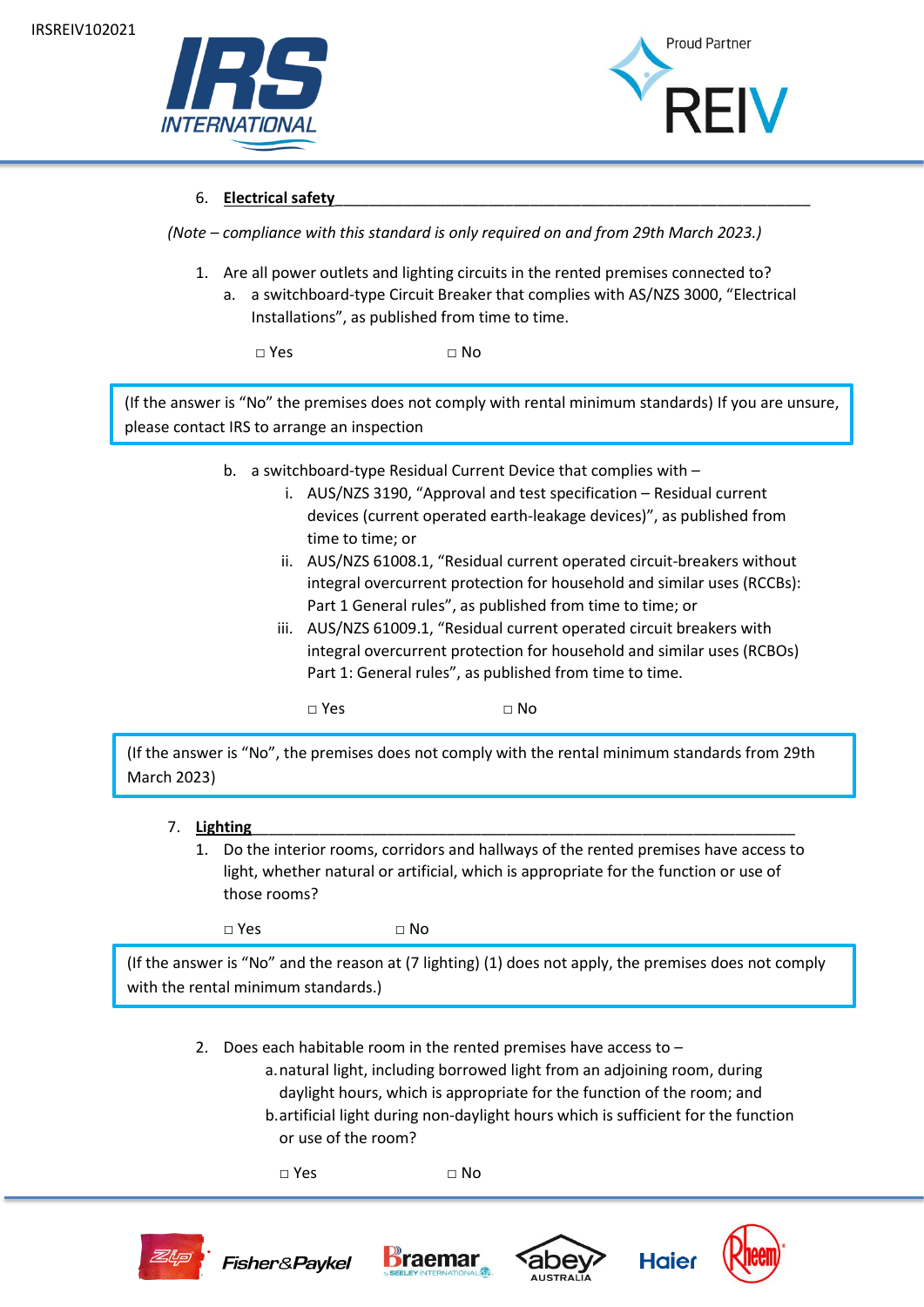



(If the answer is "No" and the reason at (7 lighting) (2) does not apply, the premises does not comply with the rental minimum standards.)

3. If the answer to either question (6 lighting) (1) (2) above was "No", was it because the premises is a registered place and an application to upgrade the lighting to the rental minimum standard has been refused under the Heritage Act 2017?

□ Yes □ No □ The answers to both (6 lighting) (1) (2) were "Yes"

(If the answer to either (7 lighting) (1) (2) was "No" and the answer to (6 lighting) (3) was also "No", the premises does not comply with the rental minimum standards)

- 8. Ventilation
	- 1. The building is a Class 1 building and each habitable room, bathroom, shower room, toilet, and laundry have ventilation that satisfies the specified Performance Requirements or Acceptable Construction Practice requirements. (Refer to Rental Minimum Standards)

□ Not a Class 1 building □ Yes □

(If the answer is "No", the premises does not comply with rental minimum standards)

2. The building is a Class 2 building and each habitable room, bathroom, shower room, toilet, and laundry have ventilation that satisfies the specified Performance Requirements or the Deemed-to-Satisfy Provision requirements. (Refer to Rental Minimum Standards)

□ Not within Class 2 building □ Yes □

(If the answer is "No", the premises does not comply with rental minimum standards)

- 9. **Heating** 
	- 1. This question is only applicable for the period 29 March 2021 until 28 March 2023 inclusive.
		- a. If the rented premises is a Class 1 building, does it have a fixed heater in good working order in the main living area?

□ Not a Class 1 building □ Yes □ No



Fisher&Paykel





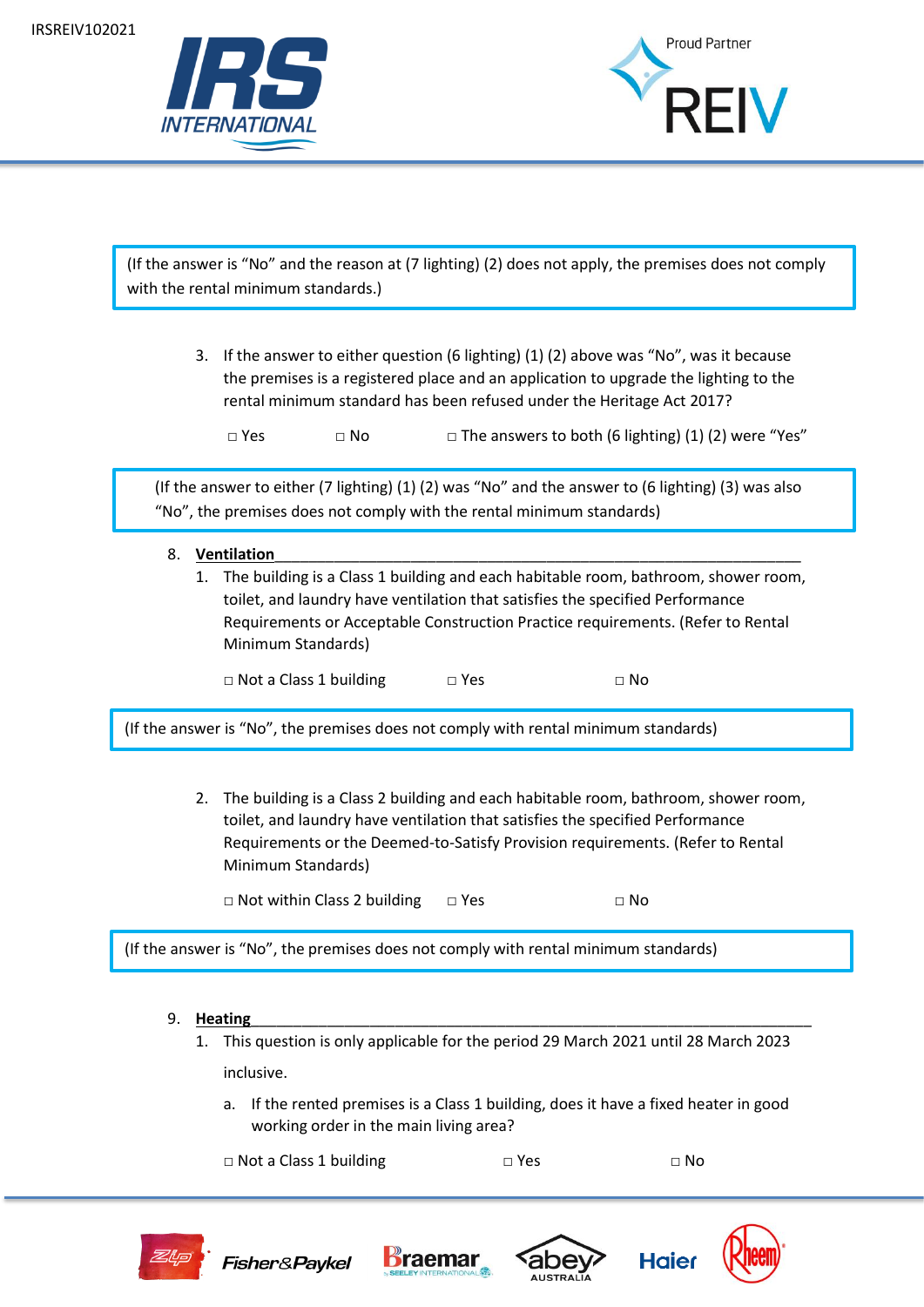



| (If the answer is "No", the premises does not comply with rental minimum standards)                                                                                                                                                                                           |
|-------------------------------------------------------------------------------------------------------------------------------------------------------------------------------------------------------------------------------------------------------------------------------|
| If the premises is a Class 1 building, is any fixed heater first installed in the main<br>b.                                                                                                                                                                                  |
| living area during this period an energy efficient fixed heater.                                                                                                                                                                                                              |
| $\Box$ No fixed heater<br>$\Box$ Not a Class 1 building<br>$\square$ Yes<br>$\Box$ No                                                                                                                                                                                         |
| (If there is no fixed heater or if a fixed heater installed during this period is not an energy efficient fixed<br>heater the premises does not comply with the rental minimum standards.)                                                                                    |
| 2. This question is only applicable for the period 29 March 2021 until 28 March 2023<br>inclusive.                                                                                                                                                                            |
| If the rented premises is within a Class 2 building, does it have a fixed heater<br>а.<br>in good working order in the main living area?                                                                                                                                      |
| $\Box$ Not within Class 2 building<br>$\Box$ Yes<br>$\Box$ No                                                                                                                                                                                                                 |
| (If the answer is "No" and the answer (9 Heating) (2)(c) below is also "No", the premises does not<br>comply with the rental minimum standards.)                                                                                                                              |
| If the rented premises is within a Class 2 building, is any fixed heater first<br>b.<br>installed in the main living area during this period an energy efficient fixed<br>heater?                                                                                             |
| □ Not within Class 2 building<br>$\Box$ No fixed heater<br>$\Box$ Yes<br>$\Box$ No                                                                                                                                                                                            |
| (If the answer is "No" or there is no fixed heater, and the answer to (8 Heating) (2)(c) below is also<br>"No", the premises does not comply with the rental minimum standards.)                                                                                              |
| If the rented premises is within a Class 2 building and there is no energy<br>c.<br>efficient fixed heater in the living area, would it be unreasonable to install<br>an energy efficient heater?                                                                             |
| $\Box$ Not within Class 2 building<br>$\Box$ No                                                                                                                                                                                                                               |
| $\Box$ Yes, as the cost would be significantly higher than the average price of installation in a<br>Class 2 building OR owners corporation rules prohibit installation of the appliance OR<br>compliance with any other Act or local law makes the installation prohibitive. |
| (If the answer is "No", the premises does not comply with rental minimum standards)                                                                                                                                                                                           |
| 3. This question is only applicable on and from 29 March 2023.                                                                                                                                                                                                                |
| If the rented premises is a Class 1 building, does it have an energy efficient<br>a.<br>fixed heater in good working order in the main living area?                                                                                                                           |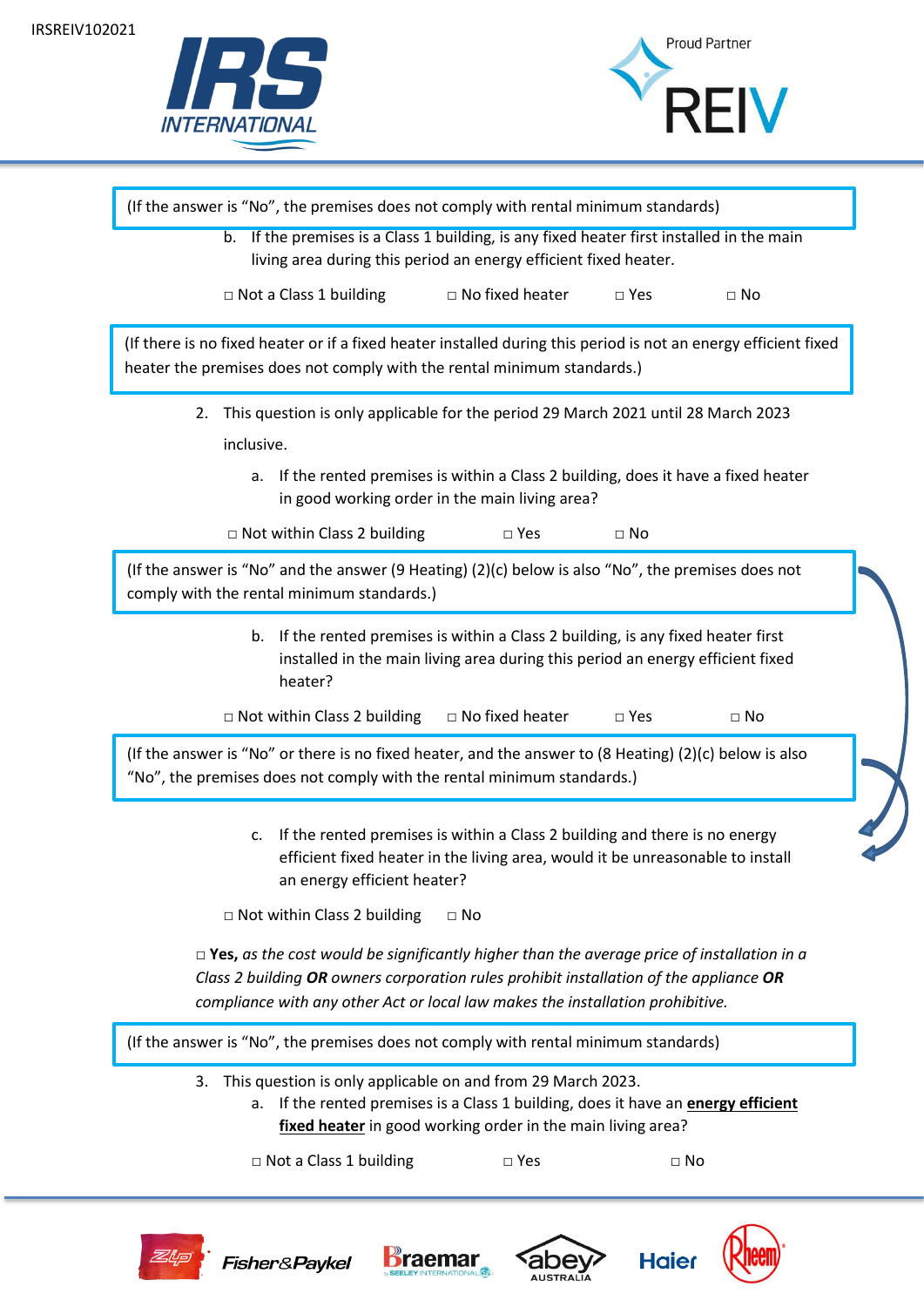



(If the answer is "No", the premises does not comply with rental minimum standards)

b. (b) If the rented premises is within a Class 2 building, does it have an **energy efficient fixed heater** in good working order in the main living area?

□ Not within Class 2 building □ Yes □

(If the answer is "No" and the answer to (9 Heating) (3)(c) below is also "No" the premises does not meet the rental minimum standards.)

- c. If the rented premises is within a Class 2 building and there is no **energy efficient fixed heater** in the main living area, would it be unreasonable to install an energy efficient fixed heater?
	- **□ Not within Class 2 building □ No**

**□ Yes,** as the cost would be significantly higher than the average price of installation in a Class 2 building **OR** owners corporation rules prohibit installation of the appliance **OR** compliance with any other Act or local law makes the installation prohibitive.

(If the answer is "No", the premises does not comply with rental minimum standards)

d. If the rented premises is within a Class 2 building and it would be unreasonable to install an energy efficient fixed heater in the main living area does the premises have a fixed heater in good working order in the main living area?

□ Not within Class 2 building or not unreasonable to install

□ Yes □ No

(If the answer is "No", the premises does not comply with rental minimum standards)

If for any reason you are unsure as to whether the premises meets minimal standards, and you would like to engage with IRS to arrange a minimal standards inspection on your behalf please contact our office on **1300 415 214**



Fisher&Paykel





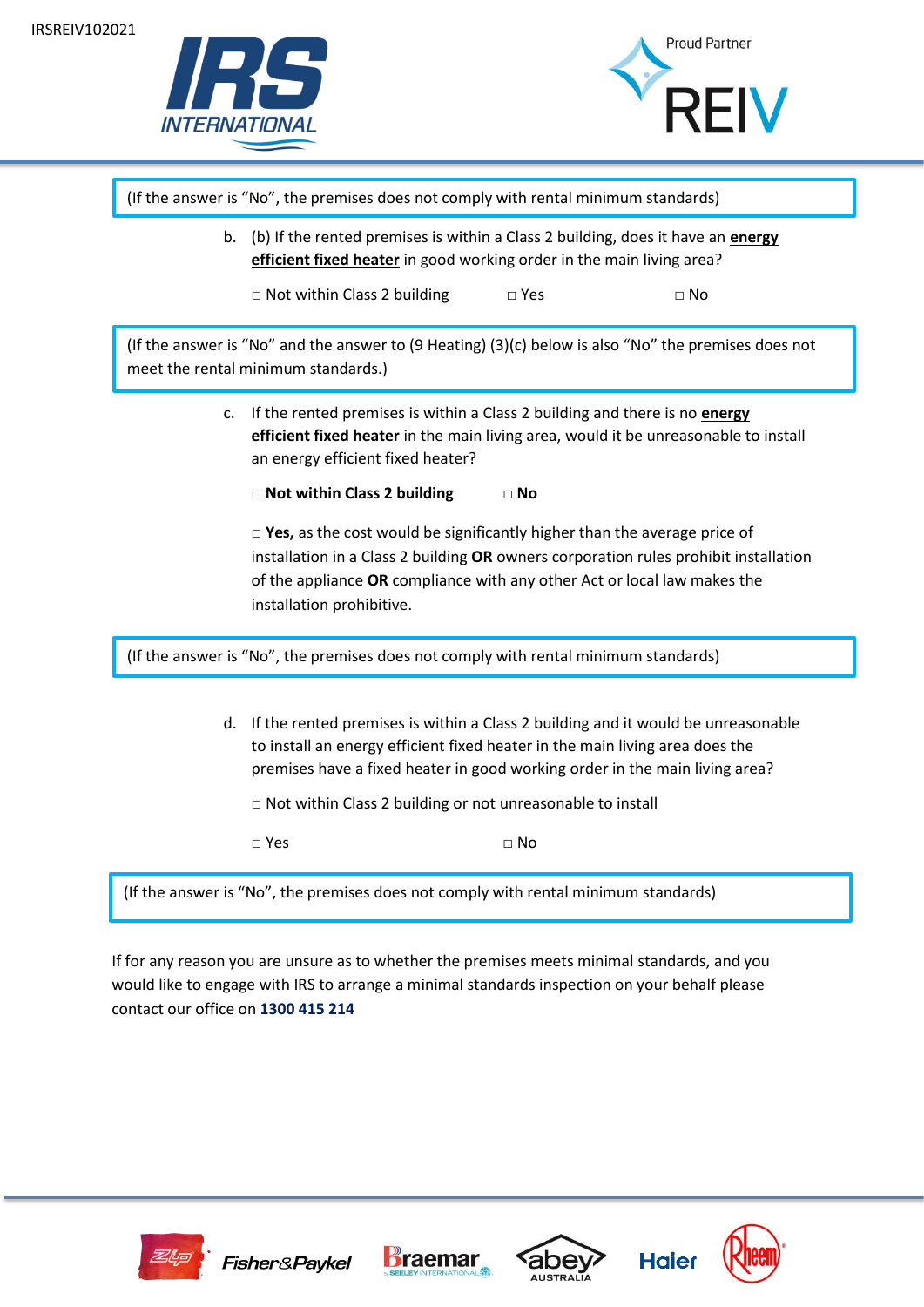



#### **IRS REIV check list Overview for minimum standards**

**1. Toilets** 

The rented premises are to contain a toilet that is—

- a. in good working order, connected to
	- i. a reticulated sewerage system; or
	- ii. a wastewater treatment system permitted under the Code of practice onsite wastewater management, published under the Environment Protection Act 1970; or
	- iii. any other system approved by the local council; and
- b. either in
	- i. a room that is intended to be used as a toilet area, whether as a separate toilet or bathroom or combined bathroom and laundry; or
	- ii. a separate enclosed structure that is intended to be used as a toilet area.

#### **2. Bathroom facilities**

In relation to bathroom facilities, the following amenities are to be provided in the rented premises—

- a. a bathroom connected to a reasonable supply of hot and cold water that contains a washbasin and a shower or bath.
- b. if a shower is present
	- i. a shower head with a 3-star rating in the rating system referred to in regulation  $23(1)(a)$ ; or
	- ii. a shower head with a one- or 2-star rating if a shower head with a 3-star rating a. cannot be installed; or
		- b. if installed, will not operate effectively due to the age, nature or structure of the plumbing of the premises.

#### **3. Kitchen facilities**

- 1. In relation to kitchen facilities, the following amenities are to be provided in the rented premises
	- a. A dedicated area which is intended to be used for cooking and food preparation.
	- b. A sink in good working order that is connected to a reasonable supply of hot and cold water.
	- c. A cooktop in good working order that has 2 or more burners.
- 2. Subclause (1) does not apply if the rented premises is a registered place and a request for a permit to alter the relevant features of the premises to comply with this standard has been refused in accordance with Part 5 of the Heritage Act 2017.
- 3. Any oven at the rented premises must be in good working order.









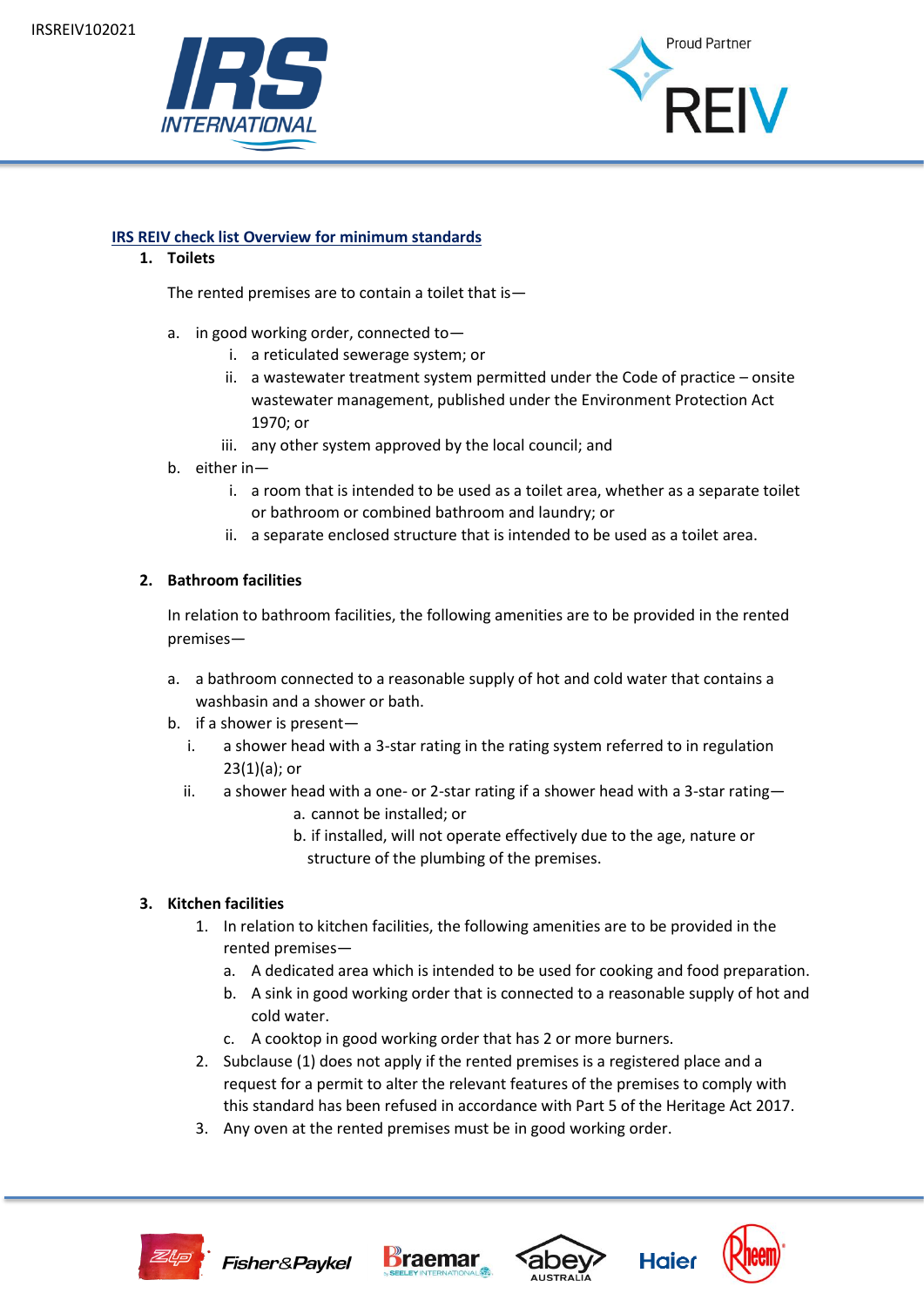



# **4. Laundry facilities**

Any laundry facilities present in the rented premises must be connected to a reasonable supply of hot and cold water.

# **5. Mould and dampness**

Each room in the rented premises must be free from mould and damp caused by or related to the building structure.

# **6. Electrical safety**

On and from 29 March 2023, in relation to electrical safety, all power outlets and lighting circuits in the rented premises are to be connected to—

- a. A switchboard-type Circuit Breaker that complies with AUS/NZS 3000, "Electrical Installations", as published from time to time; and
- b. A switchboard-type Residual Current Device that complies with
	- i. AUS/NZS 3190, "Approval and test specification—Residual current devices (current operated earth-leakage devices)", as published from time to time; or
	- ii. AUS/NZS 61008.1, "Residual current operated circuit-breakers without integral overcurrent protection for household and similar uses (RCBOs): Part 1: General rules", as published from time to time; or
	- iii. AUS/NZS 61009.1, "Residual current operated circuit-breakers with integral overcurrent protection for household and similar uses (RCCBs) Part 1: General rules", as published from time to time.

# **7. Lighting**

- 1. The interior rooms, corridors and hallways of the rented premises are to have access to light, whether natural or artificial, which provides a level of illuminance appropriate to the function or use of those rooms.
- 2. Each habitable room of the rented premises is to have access to
	- a. natural light, including borrowed light from an adjoining room, during daylight hours, which provides a level of illuminance appropriate to the function or use of the room; and
	- b. artificial light during non-daylight hours which provides a level of illuminance appropriate to the function or use of the room.
- 3. Subclauses (1) and (2) do not apply if the rented premises is a registered place and a request for a permit to alter the relevant features of the premises to comply with the standard has been refused in accordance with Part 5 of the Heritage Act 2017.









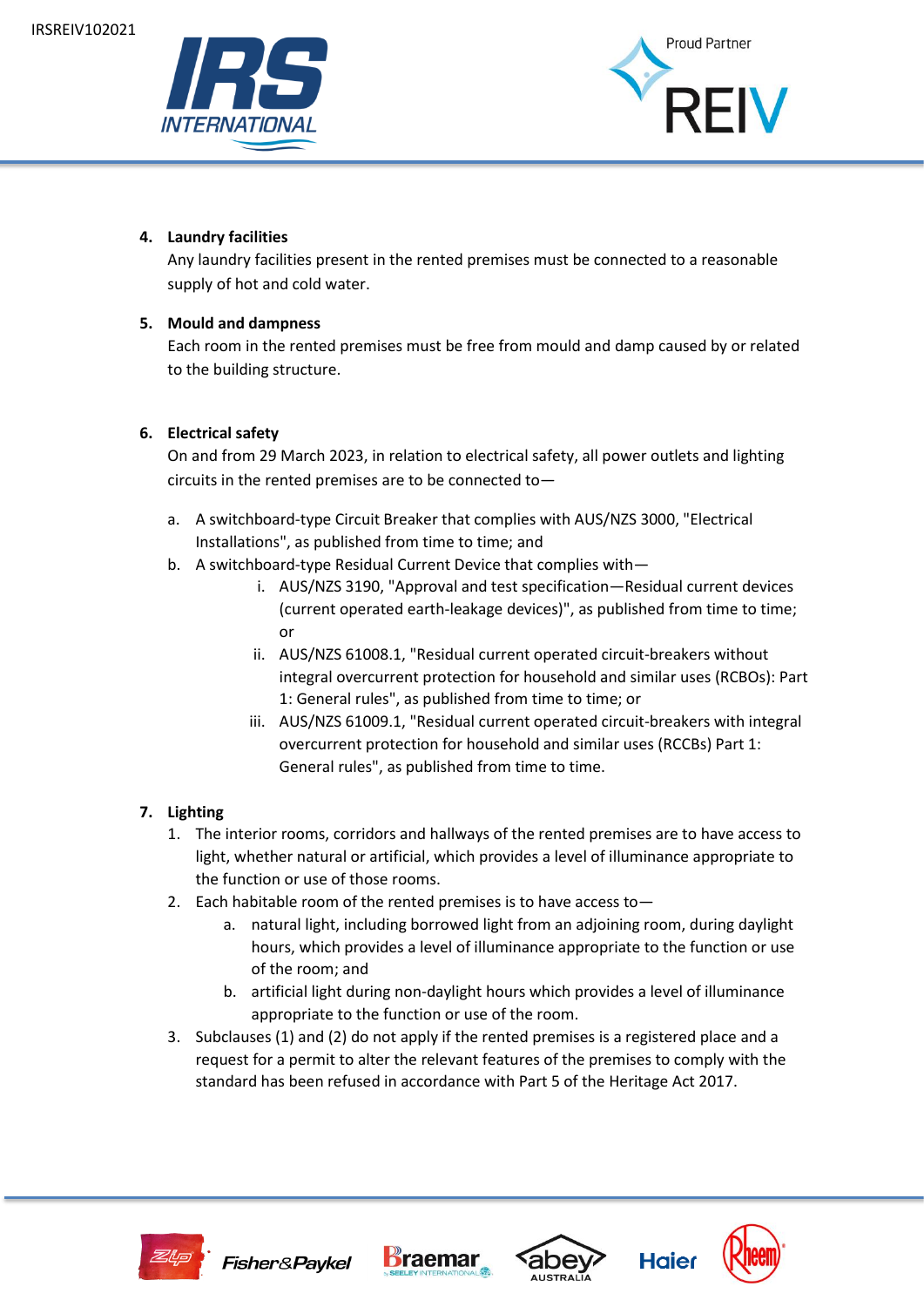



### 8. **Ventilation**

- 1. If the rented premises is a Class 1 building, each habitable room, bathroom, shower room, toilet and laundry must have ventilation satisfying Performance Requirement P2.4.5 of the BCA Volume Two, or the Acceptable Construction Practice in Part 3.8.5 of the BCA Volume Two.
	- a. If the rented premises is within a Class 2 building, each habitable room, bathroom, shower room, toilet and laundry must have ventilation satisfying Performance Requirements FP4.3, FP4.4 and FP4.5 of the BCA Volume One, or the Deemed-to-Satisfy Provisions requirements in F4.5, F4.6 and F4.7 of the BCA Volume One

# **9. Heating**

- a. On and from 29 March 2021 until 28 March 2023, in relation to heating in a Class 1 building
	- a. a fixed heater in good working order is to be in the main living area of the rented premises; or
	- b. if a fixed heater has not been installed in the main living area of the rented premises on or by 29 March 2021, an energy efficient fixed heater in good working order is to be installed in the main living area of the rented premises.
- b. On and from 29 March 2021 until 28 March 2023, in relation to heating in a Class 2 building
	- a. A fixed heater in good working order is to be in the main living area of the rented premises; or
	- b. if a fixed heater has not been installed in the main living area of the rented premises on or by 29 March 2021, an energy efficient fixed heater in good working order is to be installed in the main living area of the rented premises unless it would be unreasonable to install an energy efficient fixed heater.
- c. (3) On and from 29 March 2023, in relation to heating in a Class 1 building, an energy efficient fixed heater in good working order is to be installed in the main living area of the rented premises.
- d. On and from 29 March 2023, in relation to heating in a Class 2 building
	- a. An energy efficient fixed heater in good working order is to be installed in the main living area of the rented premises unless it is unreasonable to install an energy efficient fixed heater; or
	- b. if it is unreasonable to install an energy efficient fixed heater in the main living area of the rented premises, a fixed heater in good working order is to be installed in the main living area of the rented premises.